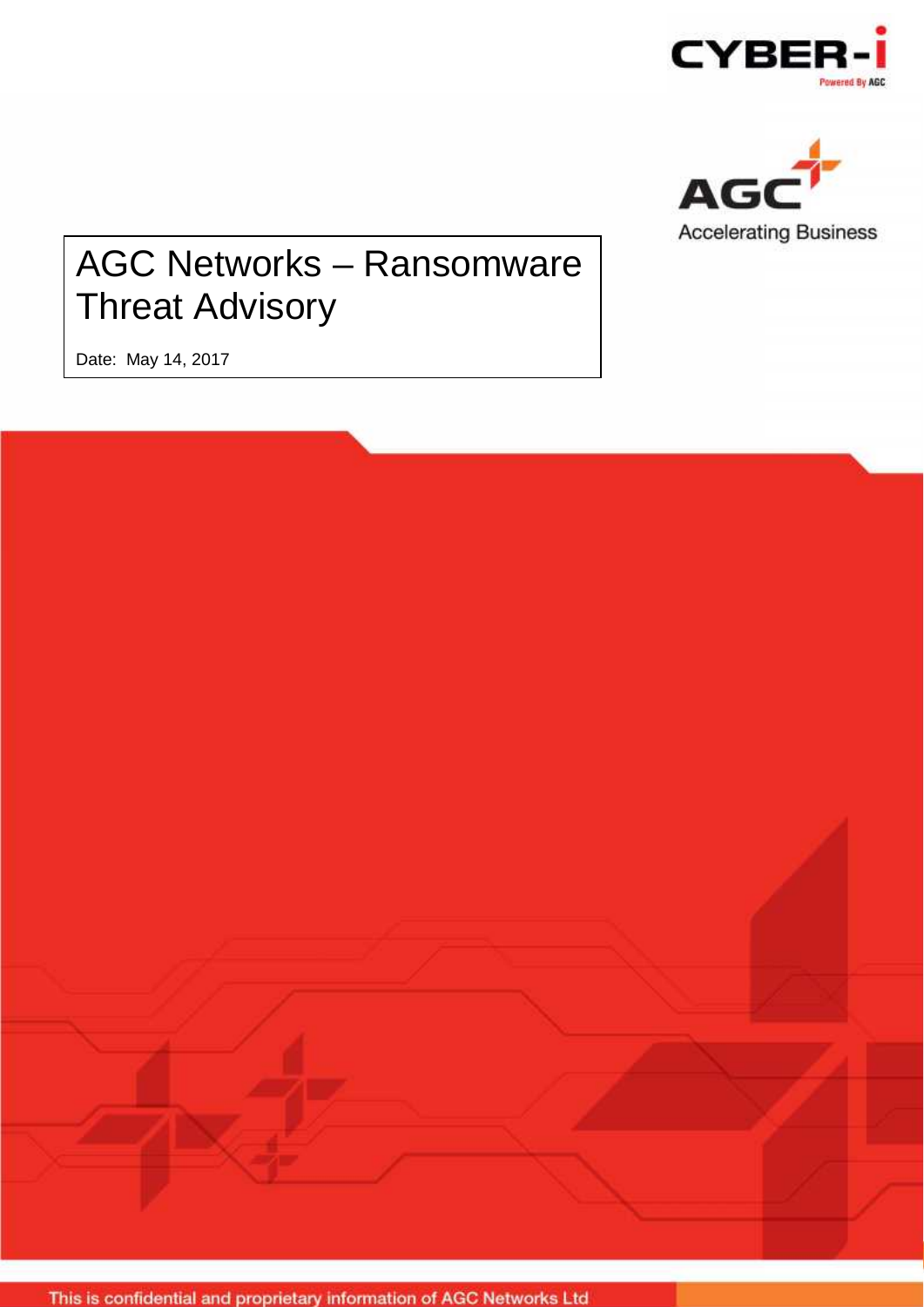

# **AGC Networks – Ransomware Threat Advisory**

# **# Malware Summary:**

As per the latest update, a huge number of global organisations across a range of sectors in about 104 countries have reported they have been affected by a ransomware attack. India was among the countries worst affected by the Wannacry attack. The attack also includes infections that have disabled more than a dozen hospitals in UK, Spain's largest telecom company, universities in Italy, some Fedx computers and countries including Russia & China.

The malware named "Wannadecryptor" or "Wannacry" or "WCRY" is using vulnerability in Microsoft Windows to encrypt data either on servers or PCs. The objective of the malware is to hold data either on servers or workstations at ransom under the threat of deletion, if required payment in bitcoin is not made.

The self-scanning nature of this very aggressive virus enables it to spread widely, one infected asses can threaten entire enterprise.

### **# Impact:**

Major Disruption of Service/Operations, Degradation of Service, Financial Loss, Data Loss

## **# WannaCryencrypts files with the following extensions, appending .WCRY to the end of the file name:**

The file extensions that the malware is targeting contain certain clusters of formats including:

•Commonly used office file extensions (.ppt, .doc, .docx, .xlsx, .sxi).

- •Less common and nation-specific office formats (.sxw, .odt, .hwp).
- •Archives, media files (.zip, .rar, .tar, .bz2, .mp4, .mkv)

•Emails and email databases (.eml, .msg, .ost, .pst, .edb).

•Database files (.sql, .accdb, .mdb, .dbf, .odb, .myd).

•Developers' sourcecodeand project files (.php, .java, .cpp, .pas, .asm).

•Encryption keys and certificates (.key, .pfx, .pem, .p12, .csr, .gpg, .aes).

•Graphic designers, artists and photographers files (.vsd, .odg, .raw, .nef, .svg, .psd).

•Virtual machine files (.vmx, .vmdk, .vdi).The WannaCrydropper drops multiple "user manuals" on different languages:*Bulgarian, Chinese (simplified), Chinese (traditional), Croatian, Czech, Danish, Dutch, English, Filipino, Finnish, French, German, Greek, Indonesian, Italian, Japanese, Korean, Latvian, Norwegian, Polish, Portuguese, Romanian, Russian, Slovak, Spanish, Swedish, Turkish, Vietnamese*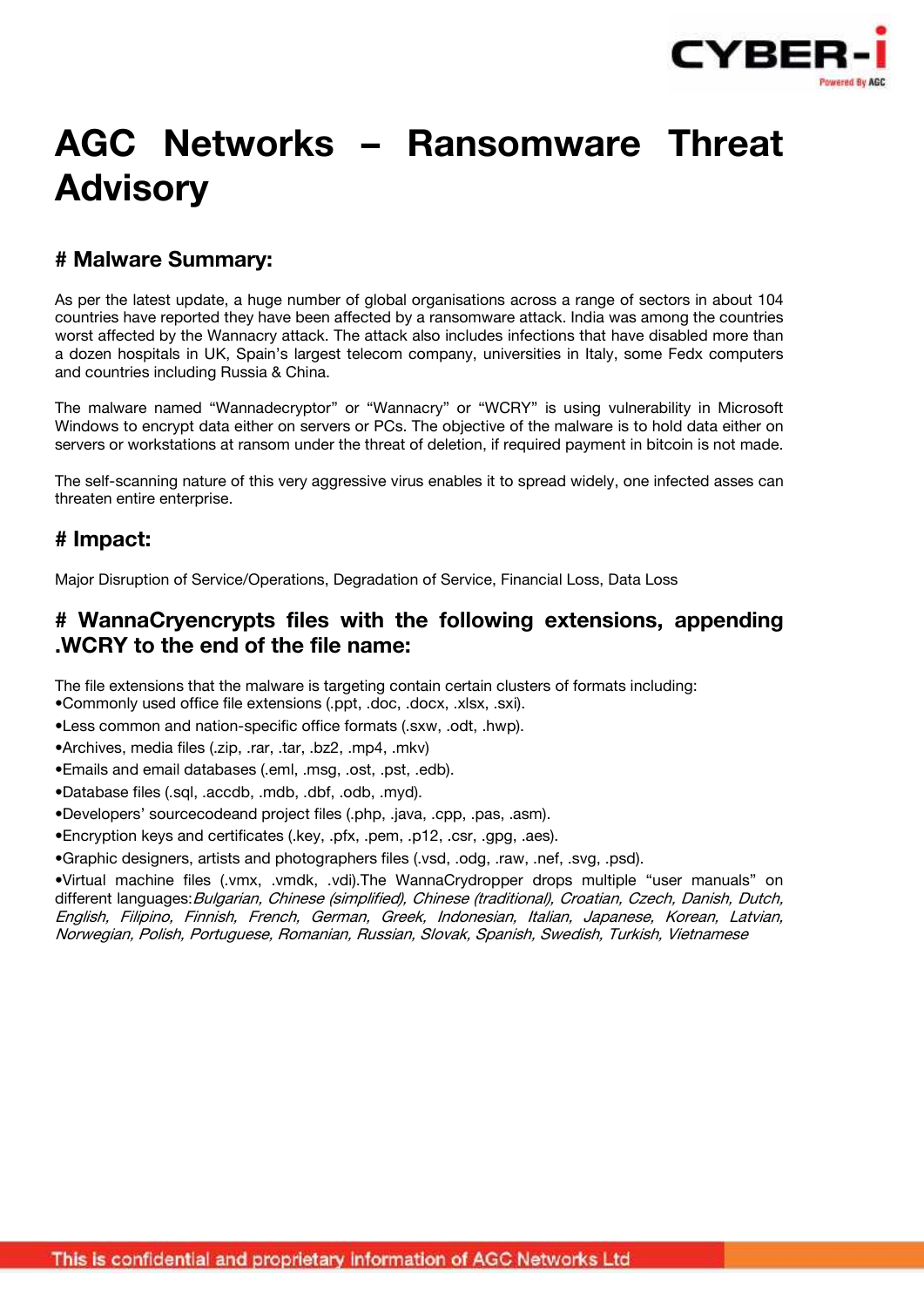

|                                                                                    |                                                                                                                  | Ocops, your files have been encrypted!                                                                                                                                                                                                                                                                                                                                                                                                                                                                                                                                                                                                                                                                                                                                                                                       | Endish         |
|------------------------------------------------------------------------------------|------------------------------------------------------------------------------------------------------------------|------------------------------------------------------------------------------------------------------------------------------------------------------------------------------------------------------------------------------------------------------------------------------------------------------------------------------------------------------------------------------------------------------------------------------------------------------------------------------------------------------------------------------------------------------------------------------------------------------------------------------------------------------------------------------------------------------------------------------------------------------------------------------------------------------------------------------|----------------|
| Payment will be raised on<br>1/4/19/0 01:00:00<br><b>Lime Lett</b><br>96198 981 98 | Your important files are encrypted.<br>our decryption service.<br>Can I Recover My Files?<br>not so enough time. | What Happened to My Computer?<br>Many of your decuments, photos, videos, databases and other files are no longer<br>accessible because they have been encrypted. Maybe you are busy looking for a way to<br>recover your files, but do not waste your time. Nobody can recover your files without<br>Sure. We guarantee that you can recover all your flies safely and easily. But you have<br>You can decrypt some of your files for free. Try now by clicking <decrypt>.<br/>But if you want to decrypt all your files, you need to pay.<br/>You only have 3 days to submit the payment. After that the price will be doubled.<br/>Also, if you don't pay in 7 days, you won't be able to recover your files forever.<br/>We will have free events for users who are so poor that they couldn't pay in 6 months.</decrypt> |                |
| Your files will be lost on<br>1/8/1970 01:00:00<br>Time Left<br>08100100108        | How Do I Pav?<br>click <how bitcoins="" buy="" to="">.</how>                                                     | Payment is accepted in Bitcoin only. For more information, click «About bitcoin».<br>Please check the current price of Bitcoin and buy some bitcoins. For more information,<br>And send the correct amount to the address specified in this window.<br>After your nayment, click «Check Payment». Best time to check: 9:00am - 11:00am                                                                                                                                                                                                                                                                                                                                                                                                                                                                                       |                |
| <b>Phost biboon</b><br>How to buy bloomer                                          | hitroil<br><b>ACCEPTED YERE</b>                                                                                  | Send \$600 worth of bitcoin to this address:<br>13AM4VW2dhxYgXeQepoHkHSQuy6NgaEb94                                                                                                                                                                                                                                                                                                                                                                                                                                                                                                                                                                                                                                                                                                                                           | <b>Cory</b>    |
| <b>Contact Us</b>                                                                  | <b>Check Payment</b>                                                                                             |                                                                                                                                                                                                                                                                                                                                                                                                                                                                                                                                                                                                                                                                                                                                                                                                                              | <b>Decrypt</b> |

# **# Symantec and Norton customers:**



Ransom.CryptXXX; Trojan.Gen.8!Cloud; Trojan.Gen.2; Ransom.Wannacry **Intrusion Prevention System Identifications.**

21179 (OS Attack: Microsoft Windows SMB Remote Code Execution 3)

23737 (Attack: ShellcodeDownload Activity)

30018 (OS Attack: MSRPC Remote Management Interface Bind)

23624 (OS Attack: Microsoft Windows SMB Remote Code Execution 2)

23862 (OS Attack: Microsoft Windows SMB Remote Code Execution)

30010 (OS Attack: Microsoft Windows SMB RCE CVE-2017-0144)

22534 (System Infected: Malicious Payload Activity 9)

23875 (OS Attack: Microsoft SMB MS17-010 Disclosure Attempt)

29064 (System Infected: Ransom.Ransom32 Activity)

Symantec Security Response has released the certified SEP AV & IPS definitions which cover the WannaCryRansomware.

**AV: 5/12/2017 rev. 9IPS: 5/12/2017 rev.11** As cautionary note, considering Liveupdateschedule is less frequent, I would suggest to manually initiate Liveupdateon the SEPM to download the definition. Although Symantec Blog link I shared earlier mentions this, but please note apart from updating the SEP signatures to the latest, please also apply the Microsoft Patches immediately. Primarily patches related to Microsoft Windows SMB. Organizations should also ensure that they have the latest Windows security updates installed, in particular MS17-010 to prevent spreading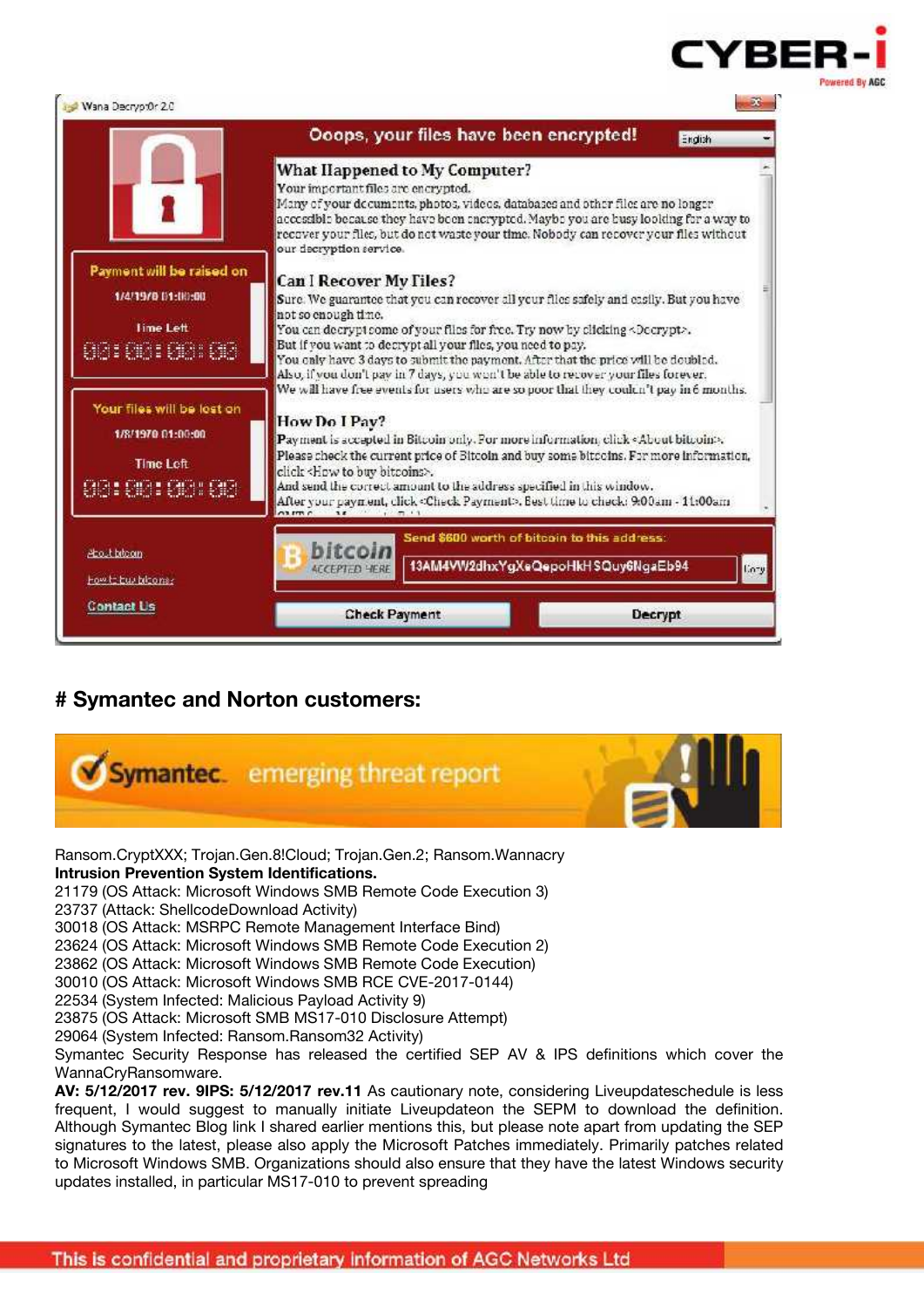

# **Securing Tomorrow**

# **# McAfee Observations:**

By using command-line commands, the Volume Shadow copies and backups are removed:

Cmd/c vssadmindelete shadows /all /quiet & wmicshadowcopydelete & bcdedit/set {default} bootstatuspolicyignoreallfailures& bcdedit/set {default} recovery enabled no & wbadmindelete catalog quiet

File-size of the ransomwareis 3.4 MB (3514368 bytes)

Authors called the ransomware"WANNACRY" –string hardcoded in samples.

#### **McAfee NSP coverage for WannaCryRansomware:Existing signatures:**

0x43c0b800-NETBIOS-SS: Windows SMBv1 identical MID and FID type confusion vulnerability (CVE- 2017-0143)

0x43c0b400-NETBIOS-SS: Windows SMB Remote Code Execution Vulnerability (CVE-2017-0144) 0x43c0b500-NETBIOS-SS: Windows SMB Remote Code Execution Vulnerability (CVE-2017-0145) 0x43c0b300-NETBIOS-SS: Microsoft Windows SMB Out of bound Write Vulnerability (CVE-2017-0146) 0x43c0b900-NETBIOS-SS: Windows SMBv1 information disclosure vulnerability (CVE-2017-0147)

## **# Immediate Pre-cautionary Measures Recommended:**

#### - **Microsoft Patch Management:**

- o Verify the March-17 deployment patches (MS17-010, MS17-012) to address CVE-2017- 0143 vulnerability
- o Disable SMBv1 and blocking TCP 445, TCP 139, and UDP 137-138 ports at the network level.
- o Patch the Windows XP / Windows 2003 Server with Microsoft latest released patches.

#### - **End Point Protection:**

- o Block a series of hash values on immediate basis.
- o Block specific list of file types with execution path needs to avoid malware penetration on the endpoints.
- o Please refer the details as mentioned separately under Technical details

#### **Email Security Gateway:**

- o Block a specific list of attachments on immediate basis to prevent malware infected email attachments.
- o Please refer the details as mentioned separately under Technical details

#### - **Web Security Gateway:**

- o Block a series of URL, Domains, and Hostnames that are most vulnerable.
- o Block the "Miscellaneous" category websites temporarily for all users (Any urgent requirement to access genuine site that may be falling under Miscellaneous category can be allowed post verification)
- o Please refer the details as mentioned separately under Technical details

#### - **Perimeter Security – Next Gen Firewalls**

- o Block the specific list of IPV4 addresses and Domains to prevent malware at the perimeter level.
- o Please refer the details as mentioned separately under Technical details

#### - **Anti-APT / Sandboxing Solution**

- o All signatures should be updated, verify the logs to trace the possible infection.
- o Keep the Anti-APT / Sandboxing solution in the IN-Line mode of the Email Security Gateway / Mail Servers with quarantine policies on suspected emails and attachments.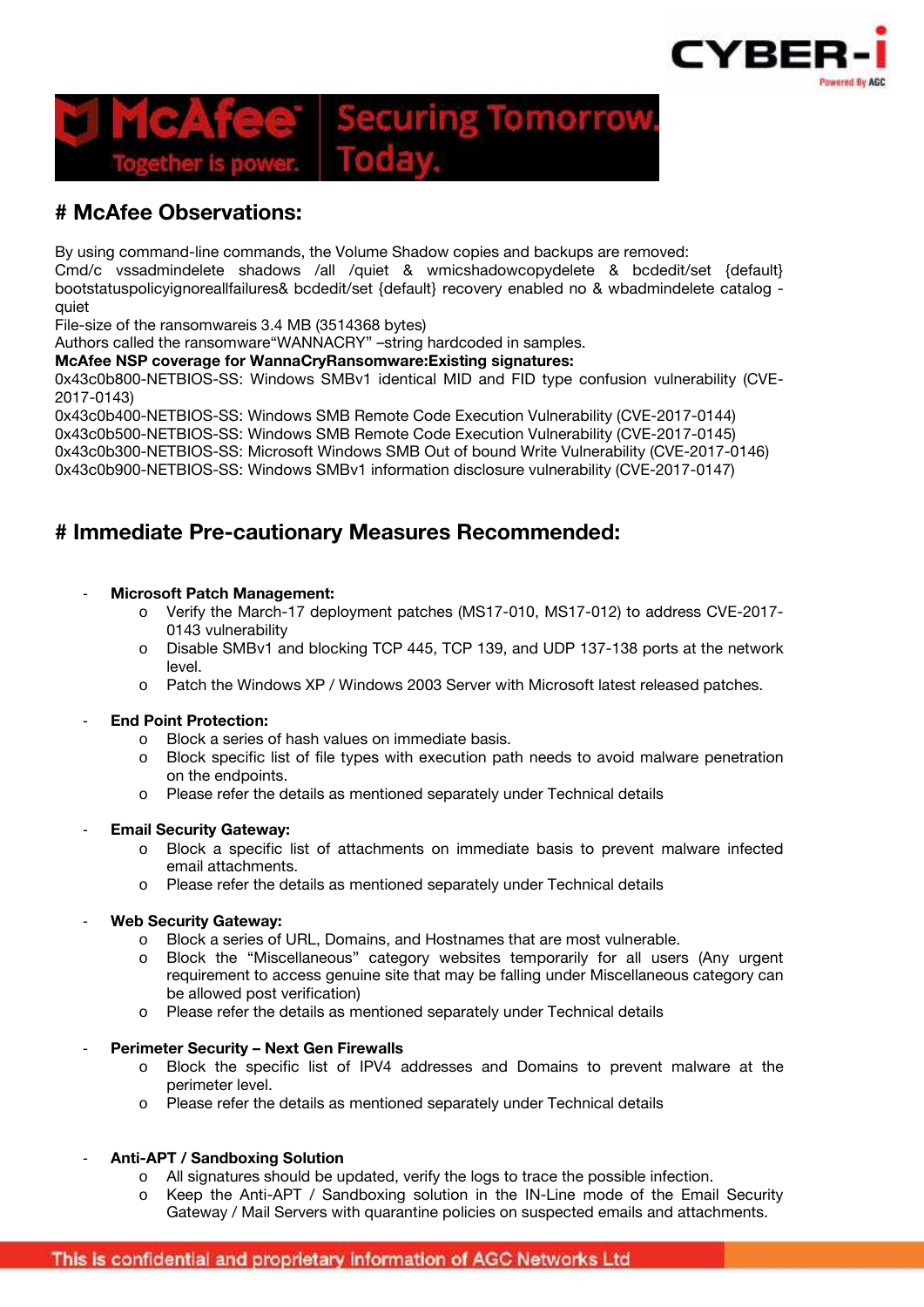

#### - **SIEM**

o Monitor the logs diligently and verify the IOCs (Indicators of Compromise) that are detected in last 10 days logs.

# **# Technical Details / IOCs**

|                 | 09a46b3e1be080745a6d8d88d6b5bd351b1c7586ae0dc94d0c238ee36421cafa |
|-----------------|------------------------------------------------------------------|
|                 | 11d0f63c06263f50b972287b4bbd1abe0089bc993f73d75768b6b41e3d6f6d49 |
|                 | 149601e15002f78866ab73033eb8577f11bd489a4cea87b10c52a70fdf78d9ff |
|                 | 16493ecc4c4bc5746acbe96bd8af001f733114070d694db76ea7b5a0de7ad0ab |
|                 | 190d9c3e071a38cb26211bfffeb6c4bb88bd74c6bf99db9bb1f084c6a7e1df4e |
|                 | 24d004a104d4d54034dbcffc2a4b19a11f39008a575aa614ea04703480b1022c |
|                 | 2584e1521065e45ec3c17767c065429038fc6291c091097ea8b22c8a502c41dd |
|                 | 4186675cb6706f9d51167fb0f14cd3f8fcfb0065093f62b10a15f7d9a6c8d982 |
|                 | 593bbcc8f34047da9960b8456094c0eaf69caaf16f1626b813484207df8bd8af |
|                 | 5ad4efd90dcde01d26cc6f32f7ce3ce0b4d4951d4b94a19aa097341aff2acaec |
|                 | 6bf1839a7e72a92a2bb18fbedf1873e4892b00ea4b122e48ae80fac5048db1a7 |
|                 | 7c465ea7bcccf4f94147add808f24629644be11c0ba4823f16e8c19e0090f0ff |
|                 | 9fb39f162c1e1eb55fbf38e670d5e329d84542d3dfcdc341a99f5d07c4b50977 |
|                 | b3c39aeb14425f137b5bd0fd7654f1d6a45c0e8518ef7e209ad63d8dc6d0bac7 |
| FileHash-SHA256 | b47e281bfbeeb0758f8c625bed5c5a0d27ee8e0065ceeadd76b0010d226206f0 |
|                 | b66db13d17ae8bcaf586180e3dcd1e2e0a084b6bc987ac829bbff18c3be7f8b4 |
|                 | c365ddaa345cfcaff3d629505572a484cff5221933d68e4a52130b8bb7badaf9 |
|                 | d8a9879a99ac7b12e63e6bcae7f965fbf1b63d892a8649ab1d6b08ce711f7127 |
|                 | e14f1a655d54254d06d51cd23a2fa57b6ffdf371cf6b828ee483b1b1d6d21079 |
|                 | e8450dd6f908b23c9cbd6011fe3d940b24c0420a208d6924e2d920f92c894a96 |
|                 | ed01ebfbc9eb5bbea545af4d01bf5f1071661840480439c6e5babe8e080e41aa |
|                 | f01644082db3fa50ba9f4773f11f062ab785c9db02a3a3cfe022cc69763f631d |
|                 | f8812f1deb8001f3b7672b6fc85640ecb123bc2304b563728e6235ccbe782d85 |
|                 | 9b60c622546dc45cca64df935b71c26dcf4886d6fa811944dbc4e23db9335640 |
|                 | 2ca2d550e603d74dedda03156023135b38da3630cb014e3d00b1263358c5f00d |
|                 | 4a468603fdcb7a2eb5770705898cf9ef37aade532a7964642ecd705a74794b79 |
|                 | 7a828afd2abf153d840938090d498072b7e507c7021e4cdd8c6baf727cafc545 |
|                 | a897345b68191fd36f8cefb52e6a77acb2367432abb648b9ae0a9d708406de5b |
|                 | b43b234012b8233b3df6adb7c0a3b2b13cc2354dd6de27e092873bf58af2693c |
|                 | b9c5d4339809e0ad9a00d4d3dd26fdf44a32819a54abf846bb9b560d81391c25 |
|                 | c73633e55a1d66af88a3dc2d46e7d47e0a47ce0bab0930a70b97b003adafc9af |
|                 | f5cbff5c100866dd744dcbb68ee65e711f86c257dfcc41790a8f63759220881e |
|                 | 666c806b76568adb5a6c3d34c434820e                                 |
|                 | d41d8cd98f00b204e9800998ecf8427e                                 |
|                 | a8d30fd8ffd02886818a89ebdd8e7502                                 |
| FileHash-MD5    | 05a00c320754934782ec5dec1d5c0476                                 |
|                 | 26b205ffe4adaadbb442442cae653bdd                                 |
|                 | 29365f675b69ffa0ec17ad00649ce026                                 |
|                 | 46d140a0eb13582852b5f778bb20cf0e                                 |
|                 | 4fef5e34143e646dbf9907c4374276f5                                 |
|                 | 509c41ec97bb81b0567b059aa2f50fe8                                 |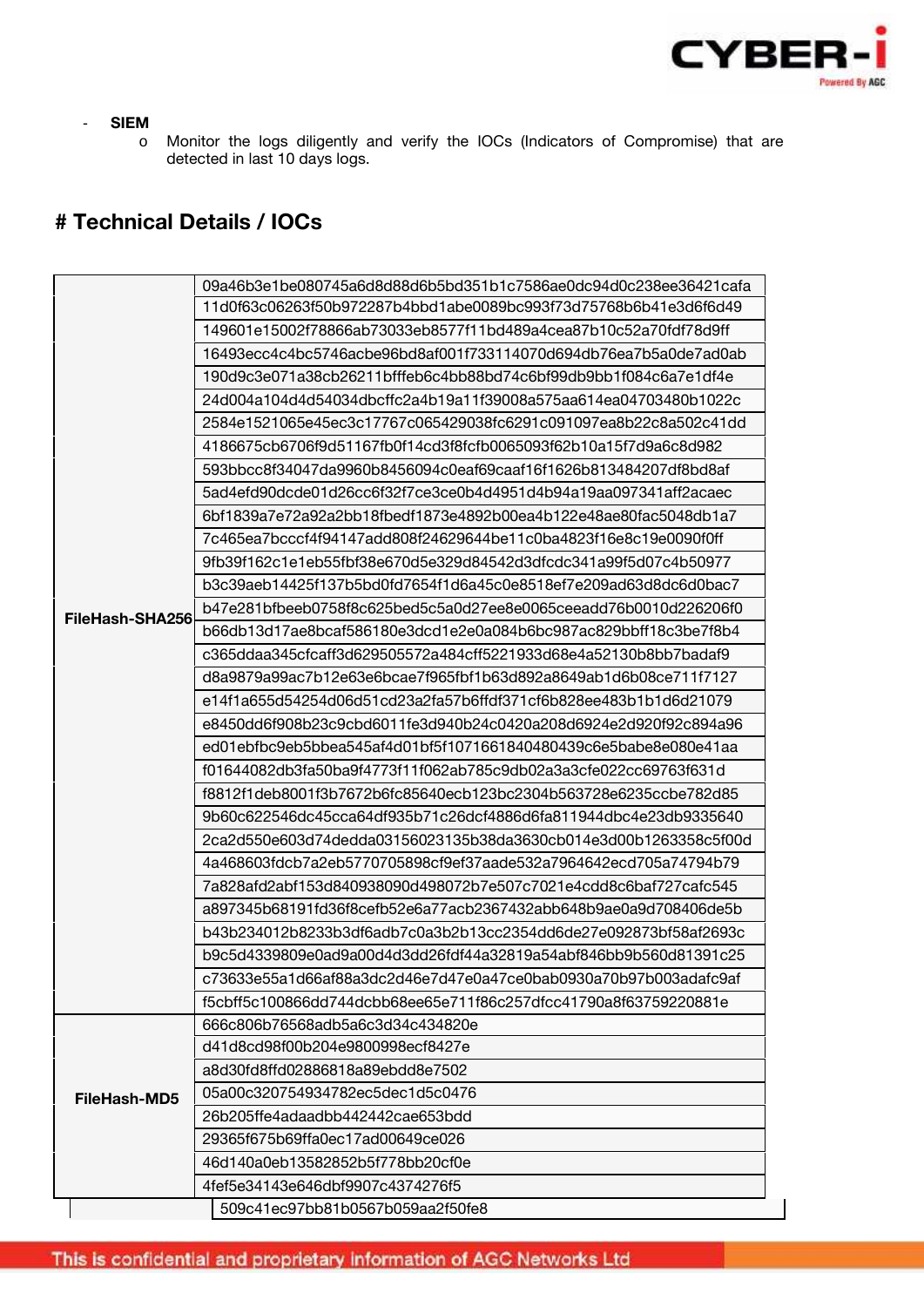

|               | 5bef35496fcbdbe841c82f4d1ab8b7c2         |
|---------------|------------------------------------------|
|               | 775a0631fb8229b2aa3d7621427085ad         |
|               | 7bf2b57f2a205768755c07f238fb32cc         |
|               | 7f7ccaa16fb15eb1c7399d422f8363e8         |
|               | 835fff032c51075c0c27946f6ebd64a3         |
|               | 83e5a812a371e0790066c6fb038f0d26         |
|               | 8495400f199ac77853c53b5a3f278f3e         |
|               | 84c82835a5d21bbcf75a61706d8ab549         |
|               | 86721e64ffbd69aa6944b9672bcabb6d         |
|               | f107a717f76f4f910ae9cb4dc5290594         |
|               | 8dd63adb68ef053e044a5a2f46e0d2cd         |
|               | b0ad5902366f860f85b892867e5b1e87         |
|               | d6114ba5f10ad67a4131ab72531f02da         |
|               | db349b97c37d22f5ea1d1841e3c89eb4         |
|               | e372d07207b4da75b3434584cd9f3450         |
|               | f529f4556a5126bba499c26d67892240         |
|               | f9992dfb56a9c6c20eb727e6a26b0172         |
|               | f9cee5e75b7f1298aece9145ea80a1d2         |
| FileHash-SHA1 | e889544aff85ffaf8b0d0da705105dee7c97fe26 |
|               | 87420a2791d18dad3f18be436045280a4cc16fc4 |
|               | 51e4307093f8ca8854359c0ac882ddca427a813c |
|               | 45356a9dd616ed7161a3b9192e2f318d0ab5ad10 |

|                 | 6faeaf98d0eaf6671d74bc8e468bddc8ed1e0597 |
|-----------------|------------------------------------------|
|                 | bd44d0ab543bf814d93b719c24e90d8dd7111234 |
|                 | C:\WINDOWS\system32\msg                  |
| <b>FilePath</b> | C:\Windows\mssecsvc.exe                  |
|                 | C:\WINDOWS\tasksche.exe                  |
| <b>CVE</b>      | CVE-2017-0144                            |

# **# File Types & Execution Path**

- @Please\_Read\_Me@.txt
- @WanaDecryptor@.exe
- @WanaDecryptor@.exe.lnk
- Please Read Me!.txt (Older variant)
- C:\WINDOWS\tasksche.exe
- C:\WINDOWS\qeriuwjhrf
- 131181494299235.bat
- *176641494574290.bat*
- 217201494590800.bat
- $[0-9]$ {15}.bat #regex
- !WannaDecryptor!.exe.lnk
- 00000000.pky
- 00000000.eky
- 00000000.res

C:\WINDOWS\system32\taskdl.exe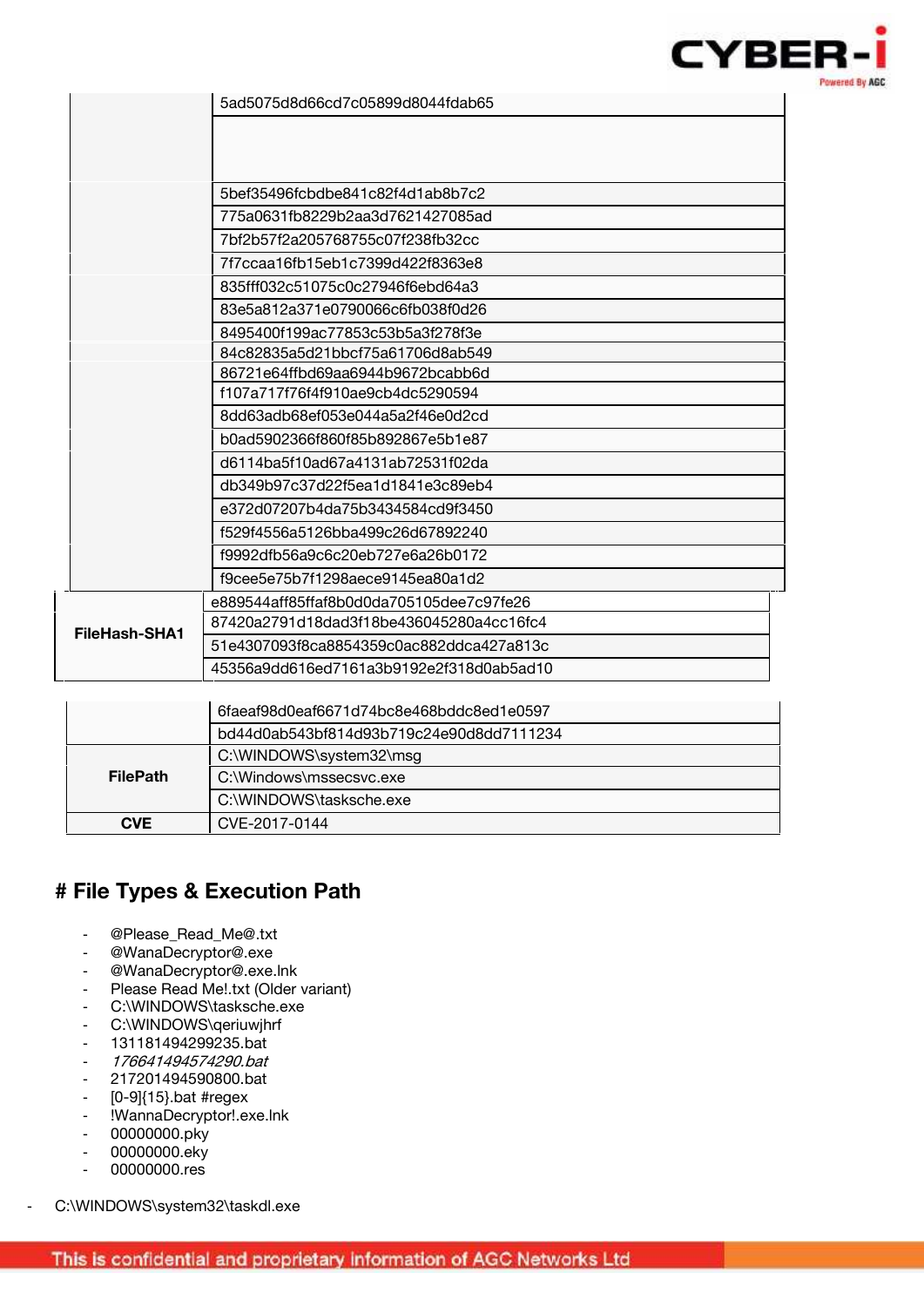

|                  | 146.0.32.144                                      |  |
|------------------|---------------------------------------------------|--|
|                  | 188.166.23.127                                    |  |
| IP <sub>v4</sub> | 193.23.244.244                                    |  |
|                  | 2.3.69.209                                        |  |
|                  | 50.7.161.218                                      |  |
|                  | 74.125.104.145                                    |  |
|                  | http://146.0.32.144:9001                          |  |
|                  | http://188.166.23.127:443                         |  |
| <b>URL</b>       | http://193.23.244.244:443                         |  |
|                  | http://2.3.69.209:9001                            |  |
|                  | http://50.7.161.218:9001                          |  |
|                  | Global\MsWinZonesCacheCounterMutexA0              |  |
| <b>Mutex</b>     | MsWinZonesCacheCounterMutexA                      |  |
|                  | <b>RasPbFile</b>                                  |  |
|                  | gx7ekbenv2riucmf.onion                            |  |
|                  | sqjolphimrr7jqw6.onion                            |  |
| <b>Domain</b>    | xxlvbrloxvriy2c5.onion                            |  |
|                  | cwwnhwhlz52maqm7.onion                            |  |
|                  | 76jdd2ir2embyv47.onion                            |  |
|                  | 57g7spgrzlojinas.onion                            |  |
| <b>Hostname</b>  | r12.sn-h0j7sn7s.gvt1.com                          |  |
|                  | www.iuqerfsodp9ifjaposdfjhgosurijfaewrwergwea.com |  |

# **# Additional IP Addresses & URLs with ports to be blocked**

| 62.138.10.60:9001<br>82.94.251.227:443<br>213 239 216 222 443<br>51 255 41 65:9001<br>86.59.21.38:443<br>198 199 64 217:443<br>83.169.6.12:9001 |
|-------------------------------------------------------------------------------------------------------------------------------------------------|
| 192.42.115.102:9004                                                                                                                             |
| 104 131 84 119 443                                                                                                                              |
| 178.254.44.135:9001<br>163 172 25 118:22                                                                                                        |
|                                                                                                                                                 |
| 197.231.221.221.9001                                                                                                                            |
| 128.31.0.39:9191                                                                                                                                |
| 149.202.160.69:9001                                                                                                                             |
| 46.101.166.19:9090                                                                                                                              |
| 91.121.65.179:9001                                                                                                                              |
| 2.3.69.209:9001                                                                                                                                 |
| 146.0.32.144:9001                                                                                                                               |
| 50.7.161.218:9001                                                                                                                               |
| 217.79.179.177:9001                                                                                                                             |
| 213.61.66.116:9003                                                                                                                              |
| 212 47 232 237:9001                                                                                                                             |
| 81.30.158.223:9001                                                                                                                              |
| 79.172.193.32:443                                                                                                                               |
| 38.229.72.16:443                                                                                                                                |
| iugerfsodp9ifjaposdfjhgosurijfaewrwergwea[.]com (sinkholed)                                                                                     |
| Rphjmrpwmfv6v2e[.]onion                                                                                                                         |